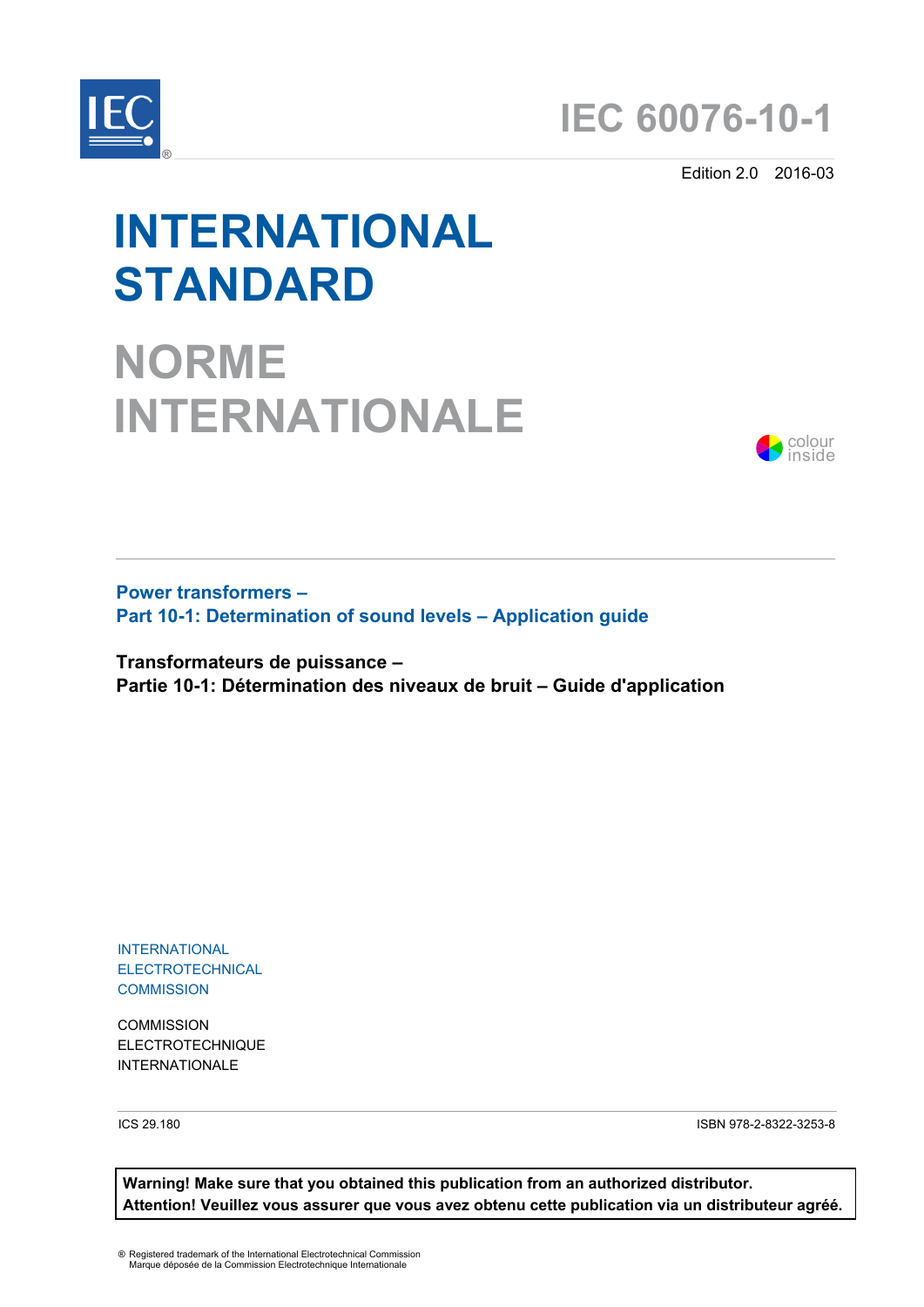# CONTENTS

| 1 |              |                                                                        |  |
|---|--------------|------------------------------------------------------------------------|--|
| 2 |              |                                                                        |  |
| 3 |              |                                                                        |  |
|   | 3.1          |                                                                        |  |
|   | 3.2          |                                                                        |  |
|   | 3.3          |                                                                        |  |
|   | 3.4          |                                                                        |  |
|   | 3.5          |                                                                        |  |
|   | 3.6          |                                                                        |  |
|   | 3.6.1        |                                                                        |  |
|   | 3.6.2        |                                                                        |  |
|   | 3.6.3        |                                                                        |  |
|   | 3.6.4        |                                                                        |  |
|   | 3.6.5        |                                                                        |  |
|   | 3.6.6        |                                                                        |  |
| 4 |              |                                                                        |  |
|   |              |                                                                        |  |
|   | 4.1          |                                                                        |  |
|   | 4.2<br>4.2.1 |                                                                        |  |
|   | 4.2.2        |                                                                        |  |
|   |              |                                                                        |  |
|   | 4.2.3        |                                                                        |  |
|   | 4.2.4        |                                                                        |  |
|   | 4.2.5        | Effect of current harmonics in transformer and reactor windings15      |  |
|   | 4.2.6        |                                                                        |  |
|   | 4.2.7        |                                                                        |  |
|   | 4.2.8        |                                                                        |  |
|   | 4.3          |                                                                        |  |
|   | 4.4          |                                                                        |  |
|   | 4.5          |                                                                        |  |
| 5 |              |                                                                        |  |
|   | 5.1          |                                                                        |  |
|   | 5.2          |                                                                        |  |
|   | 5.3          |                                                                        |  |
|   | 5.3.1        |                                                                        |  |
|   | 5.3.2        |                                                                        |  |
|   | 5.3.3        |                                                                        |  |
|   | 5.3.4        |                                                                        |  |
|   | 5.4          |                                                                        |  |
|   | 5.5          |                                                                        |  |
|   | 5.6          |                                                                        |  |
|   | 5.7          | Information on measuring procedures (walk-around and point-by-point)30 |  |
| 6 |              |                                                                        |  |
|   | 6.1          |                                                                        |  |
|   | 6.2          | Orientation of the test object to avoid the effect of standing waves31 |  |
|   | 6.3          |                                                                        |  |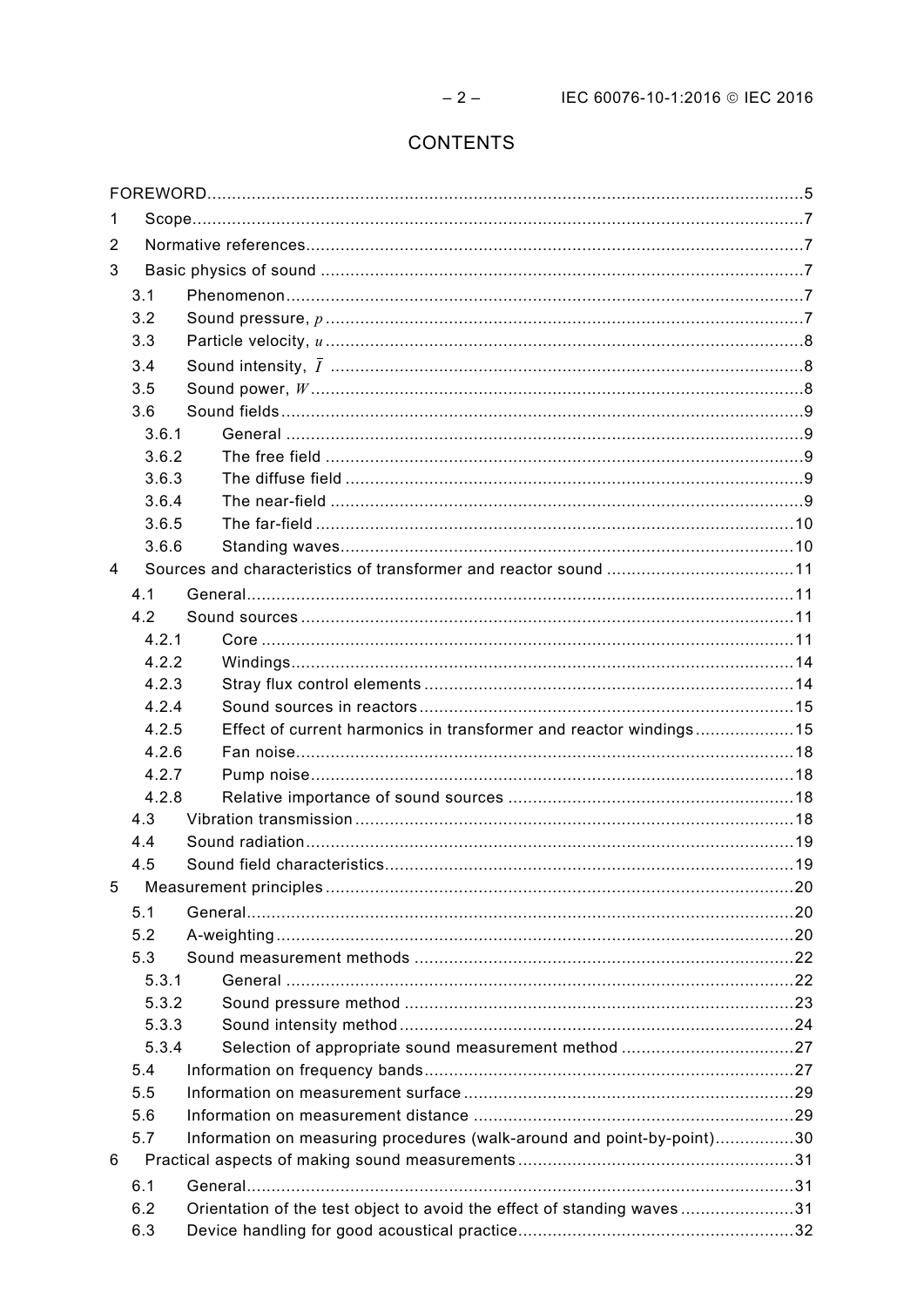| 6.5  | Choice of microphone spacer for the sound intensity method 33                                                                                                                          |  |
|------|----------------------------------------------------------------------------------------------------------------------------------------------------------------------------------------|--|
|      | Measurements with tank mounted sound panels providing incomplete                                                                                                                       |  |
|      |                                                                                                                                                                                        |  |
| 6.6  |                                                                                                                                                                                        |  |
| 7    | Difference between factory tests and field sound level measurements34                                                                                                                  |  |
| 7.1  |                                                                                                                                                                                        |  |
| 7.2  |                                                                                                                                                                                        |  |
| 7.3  |                                                                                                                                                                                        |  |
| 7.4  |                                                                                                                                                                                        |  |
| 7.5  |                                                                                                                                                                                        |  |
| 7.6  |                                                                                                                                                                                        |  |
| 7.7  |                                                                                                                                                                                        |  |
| 7.8  |                                                                                                                                                                                        |  |
| 7.9  |                                                                                                                                                                                        |  |
| 7.10 | Converter transformers with saturable reactors (transductors)37                                                                                                                        |  |
|      | Annex A (informative) Sound level built up due to harmonic currents in windings38                                                                                                      |  |
| A.1  | Theoretical derivation of winding forces due to harmonic currents 38                                                                                                                   |  |
| A.2  | Force components for a typical current spectrum caused by a B6 bridge 39                                                                                                               |  |
| A.3  | Estimation of sound level increase due to harmonic currents by calculation 42                                                                                                          |  |
|      |                                                                                                                                                                                        |  |
|      | Figure 1 – Simulation of the spatially averaged sound intensity level (solid lines) and<br>sound pressure level (dashed lines) versus measurement distance d in the near-field 10      |  |
|      | Figure 2 – Example curves showing relative change in lamination length for one type                                                                                                    |  |
|      | of electrical core steel during complete cycles of applied 50 Hz a.c. induction up to                                                                                                  |  |
|      | Figure 3 – Induction (smooth line) and relative change in lamination length (dotted line)                                                                                              |  |
|      | Figure 4 - Example curve showing relative change in lamination length during one<br>complete cycle of applied 50 Hz a.c. induction at 1,8 T with a small d.c. bias of 0,1 T12          |  |
|      | Figure 5 - Induction (smooth line) and relative change in lamination length (dotted line)<br>as a function of time due to applied 50 Hz a.c. induction at 1,8 T with a small d.c. bias |  |
|      |                                                                                                                                                                                        |  |
|      |                                                                                                                                                                                        |  |

| Figure 8 – Simulation of a sound pressure field (coloured) of a 31,5 MVA transformer<br>at 100 Hz with corresponding sound intensity vectors along the measurement path20 |  |
|---------------------------------------------------------------------------------------------------------------------------------------------------------------------------|--|
|                                                                                                                                                                           |  |
| Figure 10 – Distribution of disturbances to sound pressure in the test environment 24                                                                                     |  |
|                                                                                                                                                                           |  |
| Figure 12 – Illustration of background sound passing through test area and sound                                                                                          |  |
| Figure $13 - 1/1$ - and $1/3$ -octave bands with transformer tones for 50 Hz and 60 Hz                                                                                    |  |
| Figure 14 – Logging measurement demonstrating spatial variation along the                                                                                                 |  |
|                                                                                                                                                                           |  |
| Figure A.1 – Current wave shape for a star and a delta connected winding for the                                                                                          |  |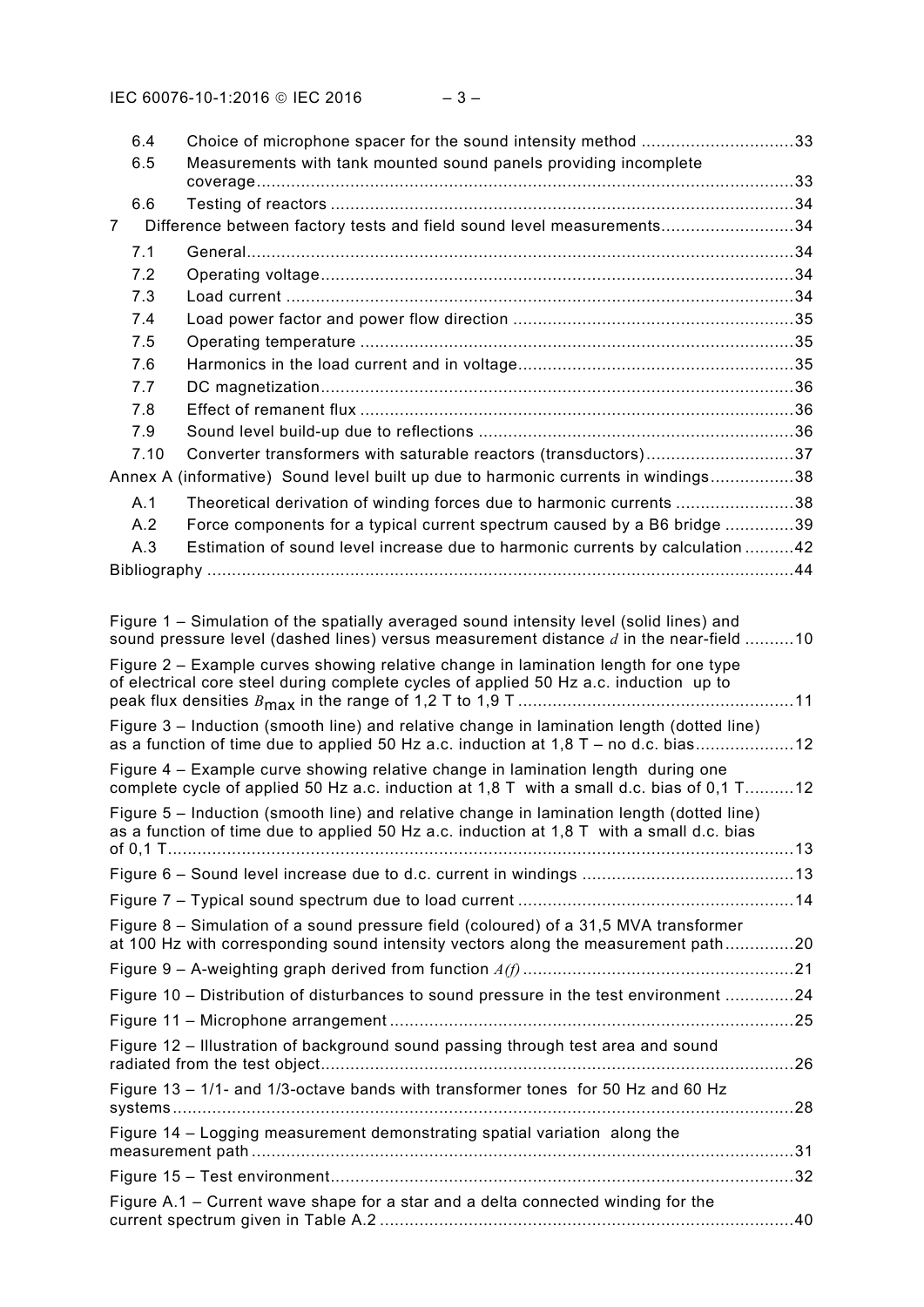# – 4 – IEC 60076-10-1:2016 IEC 2016

| Table A.1 - Force components of windings due to harmonic currents39 |  |
|---------------------------------------------------------------------|--|
|                                                                     |  |
|                                                                     |  |
|                                                                     |  |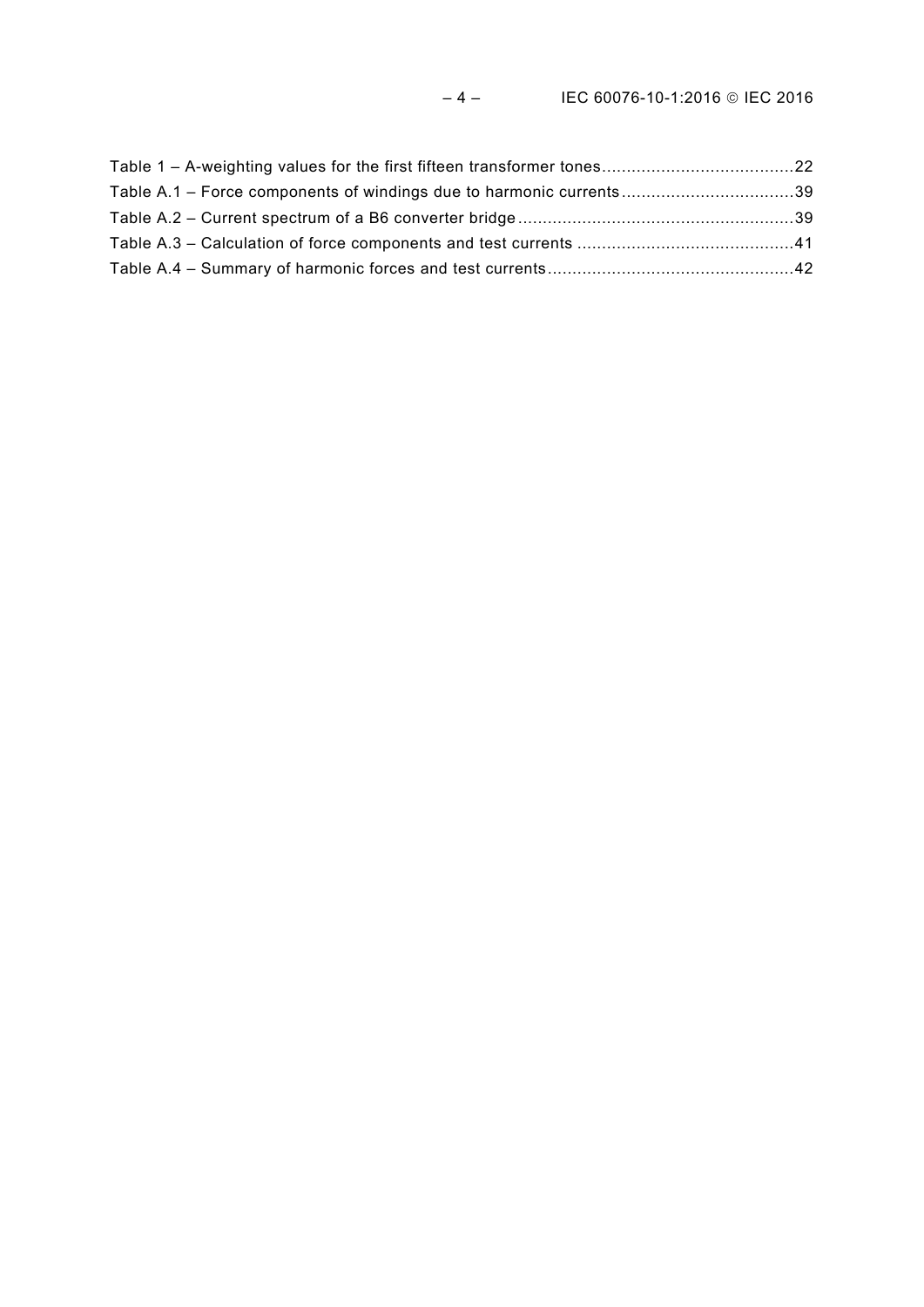## INTERNATIONAL ELECTROTECHNICAL COMMISSION

\_\_\_\_\_\_\_\_\_\_\_\_

## **POWER TRANSFORMERS –**

## **Part 10-1: Determination of sound levels – Application guide**

#### FOREWORD

- <span id="page-4-0"></span>1) The International Electrotechnical Commission (IEC) is a worldwide organization for standardization comprising all national electrotechnical committees (IEC National Committees). The object of IEC is to promote international co-operation on all questions concerning standardization in the electrical and electronic fields. To this end and in addition to other activities, IEC publishes International Standards, Technical Specifications, Technical Reports, Publicly Available Specifications (PAS) and Guides (hereafter referred to as "IEC Publication(s)"). Their preparation is entrusted to technical committees; any IEC National Committee interested in the subject dealt with may participate in this preparatory work. International, governmental and nongovernmental organizations liaising with the IEC also participate in this preparation. IEC collaborates closely with the International Organization for Standardization (ISO) in accordance with conditions determined by agreement between the two organizations.
- 2) The formal decisions or agreements of IEC on technical matters express, as nearly as possible, an international consensus of opinion on the relevant subjects since each technical committee has representation from all interested IEC National Committees.
- 3) IEC Publications have the form of recommendations for international use and are accepted by IEC National Committees in that sense. While all reasonable efforts are made to ensure that the technical content of IEC Publications is accurate, IEC cannot be held responsible for the way in which they are used or for any misinterpretation by any end user.
- 4) In order to promote international uniformity, IEC National Committees undertake to apply IEC Publications transparently to the maximum extent possible in their national and regional publications. Any divergence between any IEC Publication and the corresponding national or regional publication shall be clearly indicated in the latter.
- 5) IEC itself does not provide any attestation of conformity. Independent certification bodies provide conformity assessment services and, in some areas, access to IEC marks of conformity. IEC is not responsible for any services carried out by independent certification bodies.
- 6) All users should ensure that they have the latest edition of this publication.
- 7) No liability shall attach to IEC or its directors, employees, servants or agents including individual experts and members of its technical committees and IEC National Committees for any personal injury, property damage or other damage of any nature whatsoever, whether direct or indirect, or for costs (including legal fees) and expenses arising out of the publication, use of, or reliance upon, this IEC Publication or any other IEC Publications.
- 8) Attention is drawn to the Normative references cited in this publication. Use of the referenced publications is indispensable for the correct application of this publication.
- 9) Attention is drawn to the possibility that some of the elements of this IEC Publication may be the subject of patent rights. IEC shall not be held responsible for identifying any or all such patent rights.

International Standard IEC 60076-10-1 has been prepared by technical committee 14: Power transformers.

This second edition cancels and replaces the first edition published in 2005. This edition constitutes a technical revision.

This edition includes the following significant technical changes with respect to the previous edition:

- a) extended information on sound fields provided;
- b) effect of current harmonics in windings enfolded;
- c) updated information on measuring methods sound pressure and sound intensity given;
- d) supporting information on measuring procedures walk-around and point-by-point given;
- e) clarification of A-weighting provided;
- f) new information on frequency bands given;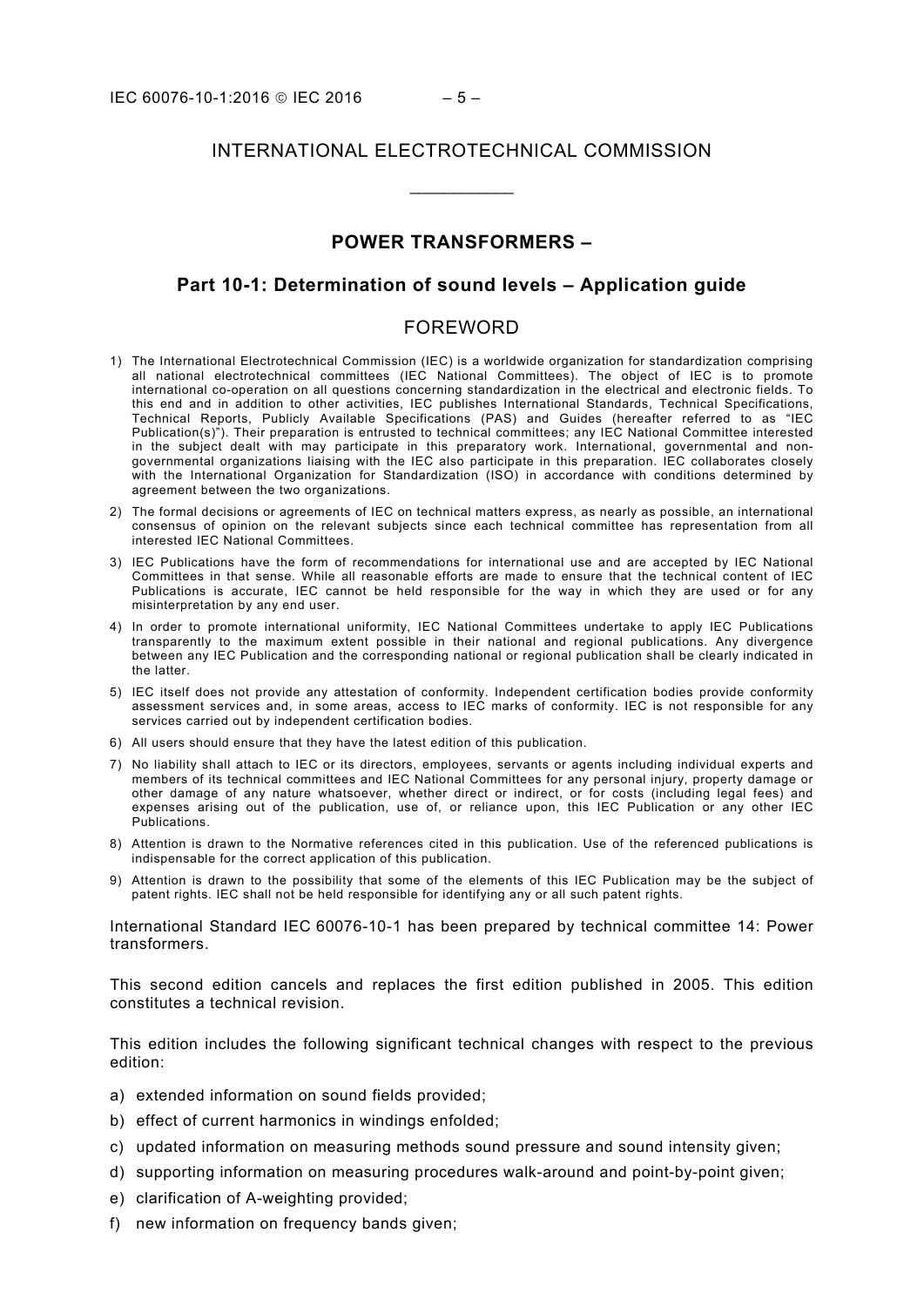- g) background information on measurement distance provided;
- h) new annex on sound-built up due to harmonic currents in windings introduced.

This standard is to be read in conjunction with IEC 60076-10.

The text of this standard is based on the following documents:

| FDIS        | Report on voting |
|-------------|------------------|
| 14/847/FDIS | 14/850/RVD       |

Full information on the voting for the approval of this standard can be found in the report on voting indicated in the above table.

This publication has been drafted in accordance with the ISO/IEC Directives, Part 2.

A list of all parts in the IEC 60076 series, published under the general title *Power transformers*, can be found on the IEC website.

The committee has decided that the contents of this publication will remain unchanged until the stability date indicated on the IEC website under "http://webstore.iec.ch" in the data related to the specific publication. At this date, the publication will be

- reconfirmed,
- withdrawn,
- replaced by a revised edition, or
- amended.

**IMPORTANT – The 'colour inside' logo on the cover page of this publication indicates that it contains colours which are considered to be useful for the correct understanding of its contents. Users should therefore print this document using a colour printer.**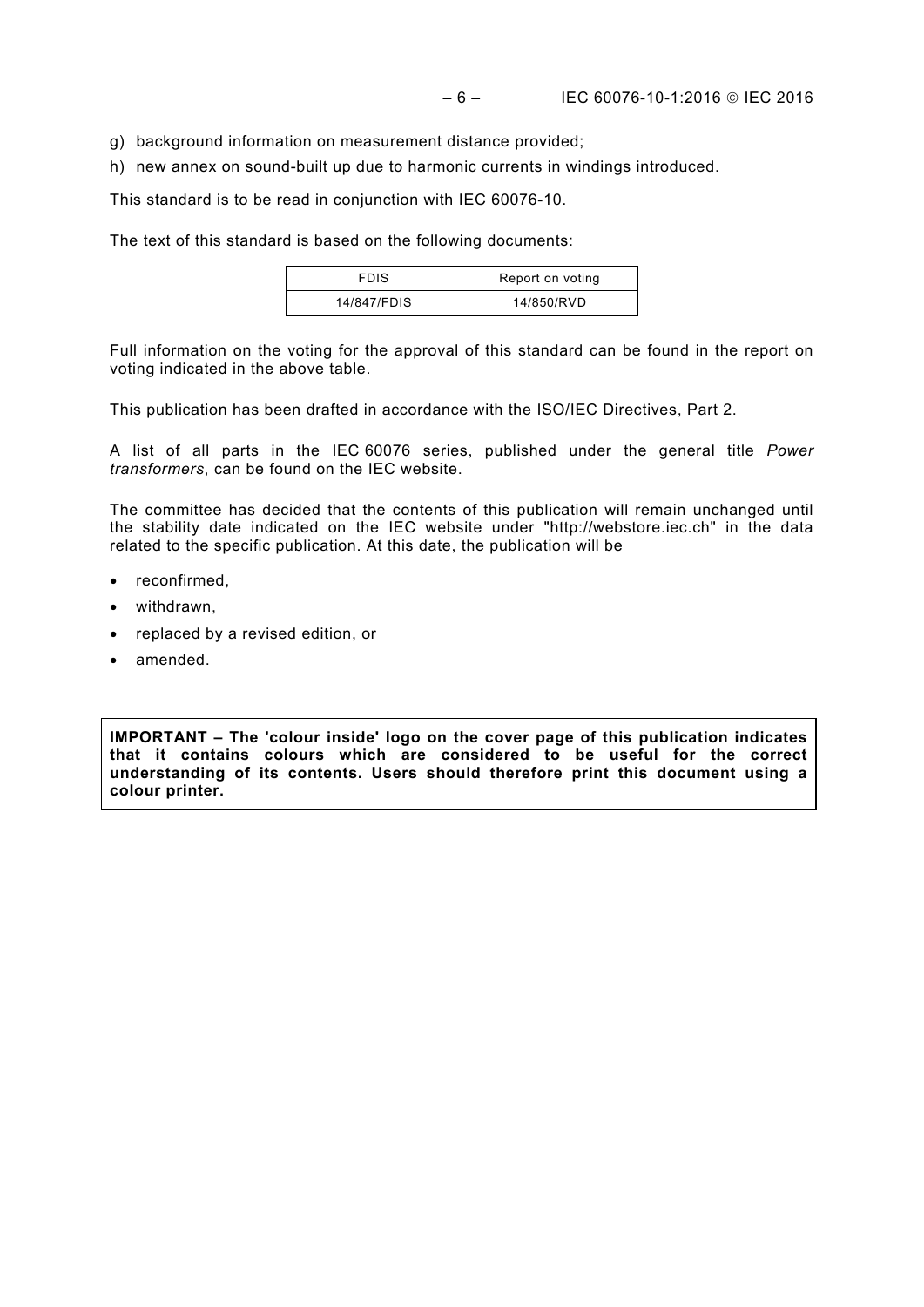# **POWER TRANSFORMERS –**

# **Part 10-1: Determination of sound levels – Application guide**

#### <span id="page-6-0"></span>**1 Scope**

This part of IEC 60076 provides supporting information to help both manufacturers and purchasers to apply the measurement techniques described in IEC 60076-10. Besides the introduction of some basic acoustics, the sources and characteristics of transformer and reactor sound are described. Practical guidance on making measurements is given, and factors influencing the accuracy of the methods are discussed. This application guide also indicates why values measured in the factory may differ from those measured in service.

This application guide is applicable to transformers and reactors together with their associated cooling auxiliaries.

#### <span id="page-6-1"></span>**2 Normative references**

The following documents, in whole or in part, are normatively referenced in this document and are indispensable for its application. For dated references, only the edition cited applies. For undated references, the latest edition of the referenced document (including any amendments) applies.

<span id="page-6-4"></span><span id="page-6-3"></span><span id="page-6-2"></span>IEC 60076-10:2016, *Power transformers – Part 10: Determination of sound levels*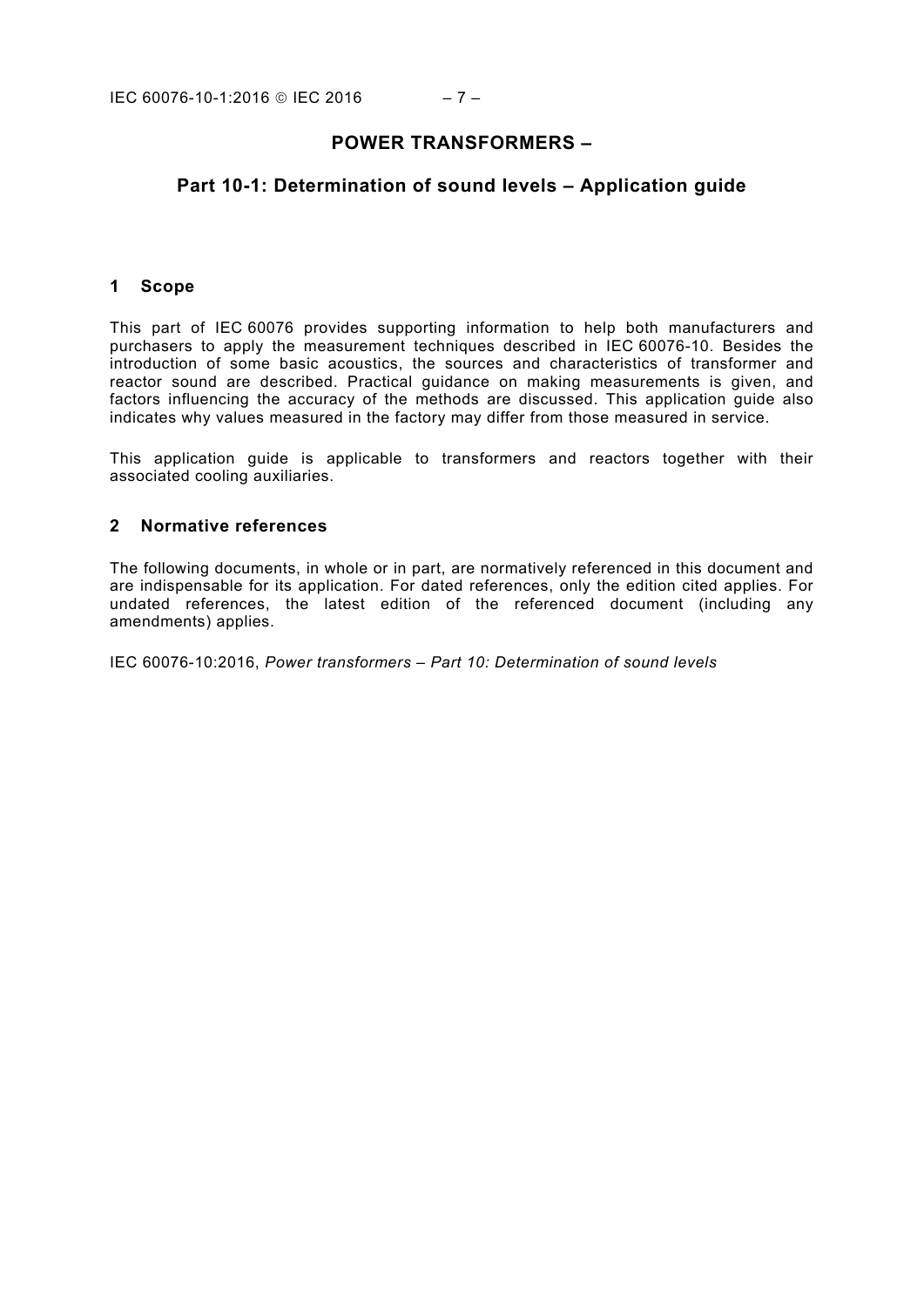# SOMMAIRE

| 3.1 |                                                      |                                                                                                                                                                                                                                                                                                                                                                                                                                                           |
|-----|------------------------------------------------------|-----------------------------------------------------------------------------------------------------------------------------------------------------------------------------------------------------------------------------------------------------------------------------------------------------------------------------------------------------------------------------------------------------------------------------------------------------------|
| 3.2 |                                                      |                                                                                                                                                                                                                                                                                                                                                                                                                                                           |
| 3.3 |                                                      |                                                                                                                                                                                                                                                                                                                                                                                                                                                           |
| 3.4 |                                                      |                                                                                                                                                                                                                                                                                                                                                                                                                                                           |
| 3.5 |                                                      |                                                                                                                                                                                                                                                                                                                                                                                                                                                           |
| 3.6 |                                                      |                                                                                                                                                                                                                                                                                                                                                                                                                                                           |
|     |                                                      |                                                                                                                                                                                                                                                                                                                                                                                                                                                           |
|     |                                                      |                                                                                                                                                                                                                                                                                                                                                                                                                                                           |
|     |                                                      |                                                                                                                                                                                                                                                                                                                                                                                                                                                           |
|     |                                                      |                                                                                                                                                                                                                                                                                                                                                                                                                                                           |
|     |                                                      |                                                                                                                                                                                                                                                                                                                                                                                                                                                           |
|     |                                                      |                                                                                                                                                                                                                                                                                                                                                                                                                                                           |
|     |                                                      |                                                                                                                                                                                                                                                                                                                                                                                                                                                           |
|     |                                                      |                                                                                                                                                                                                                                                                                                                                                                                                                                                           |
|     |                                                      |                                                                                                                                                                                                                                                                                                                                                                                                                                                           |
|     |                                                      |                                                                                                                                                                                                                                                                                                                                                                                                                                                           |
|     |                                                      |                                                                                                                                                                                                                                                                                                                                                                                                                                                           |
|     |                                                      |                                                                                                                                                                                                                                                                                                                                                                                                                                                           |
|     |                                                      |                                                                                                                                                                                                                                                                                                                                                                                                                                                           |
|     |                                                      |                                                                                                                                                                                                                                                                                                                                                                                                                                                           |
|     |                                                      |                                                                                                                                                                                                                                                                                                                                                                                                                                                           |
|     |                                                      |                                                                                                                                                                                                                                                                                                                                                                                                                                                           |
|     |                                                      |                                                                                                                                                                                                                                                                                                                                                                                                                                                           |
|     |                                                      |                                                                                                                                                                                                                                                                                                                                                                                                                                                           |
| 4.3 |                                                      |                                                                                                                                                                                                                                                                                                                                                                                                                                                           |
| 44  |                                                      | .64                                                                                                                                                                                                                                                                                                                                                                                                                                                       |
| 4.5 |                                                      |                                                                                                                                                                                                                                                                                                                                                                                                                                                           |
|     |                                                      |                                                                                                                                                                                                                                                                                                                                                                                                                                                           |
| 5.1 |                                                      |                                                                                                                                                                                                                                                                                                                                                                                                                                                           |
|     |                                                      |                                                                                                                                                                                                                                                                                                                                                                                                                                                           |
|     |                                                      |                                                                                                                                                                                                                                                                                                                                                                                                                                                           |
|     |                                                      |                                                                                                                                                                                                                                                                                                                                                                                                                                                           |
|     |                                                      |                                                                                                                                                                                                                                                                                                                                                                                                                                                           |
|     |                                                      |                                                                                                                                                                                                                                                                                                                                                                                                                                                           |
|     |                                                      |                                                                                                                                                                                                                                                                                                                                                                                                                                                           |
|     |                                                      |                                                                                                                                                                                                                                                                                                                                                                                                                                                           |
|     |                                                      |                                                                                                                                                                                                                                                                                                                                                                                                                                                           |
|     |                                                      |                                                                                                                                                                                                                                                                                                                                                                                                                                                           |
|     |                                                      |                                                                                                                                                                                                                                                                                                                                                                                                                                                           |
|     |                                                      |                                                                                                                                                                                                                                                                                                                                                                                                                                                           |
|     | 4.1<br>4.2<br>5.2<br>5.3<br>5.4<br>5.5<br>5.6<br>5.7 | 3.6.1<br>3.6.2<br>3.6.3<br>3.6.4<br>3.6.5<br>3.6.6<br>Sources et caractéristiques du son des transformateurs et des bobines<br>4.2.1<br>4.2.2<br>4.2.3<br>4.2.4<br>4.2.5<br>Effet des harmoniques réels sur les enroulements des transformateurs<br>4.2.6<br>4.2.7<br>4.2.8<br>5.3.1<br>5.3.2<br>5.3.3<br>5.3.4<br>Sélection de la méthode de mesurage acoustique adaptée 73<br>Informations relatives aux procédures de mesure (inspection en continu et |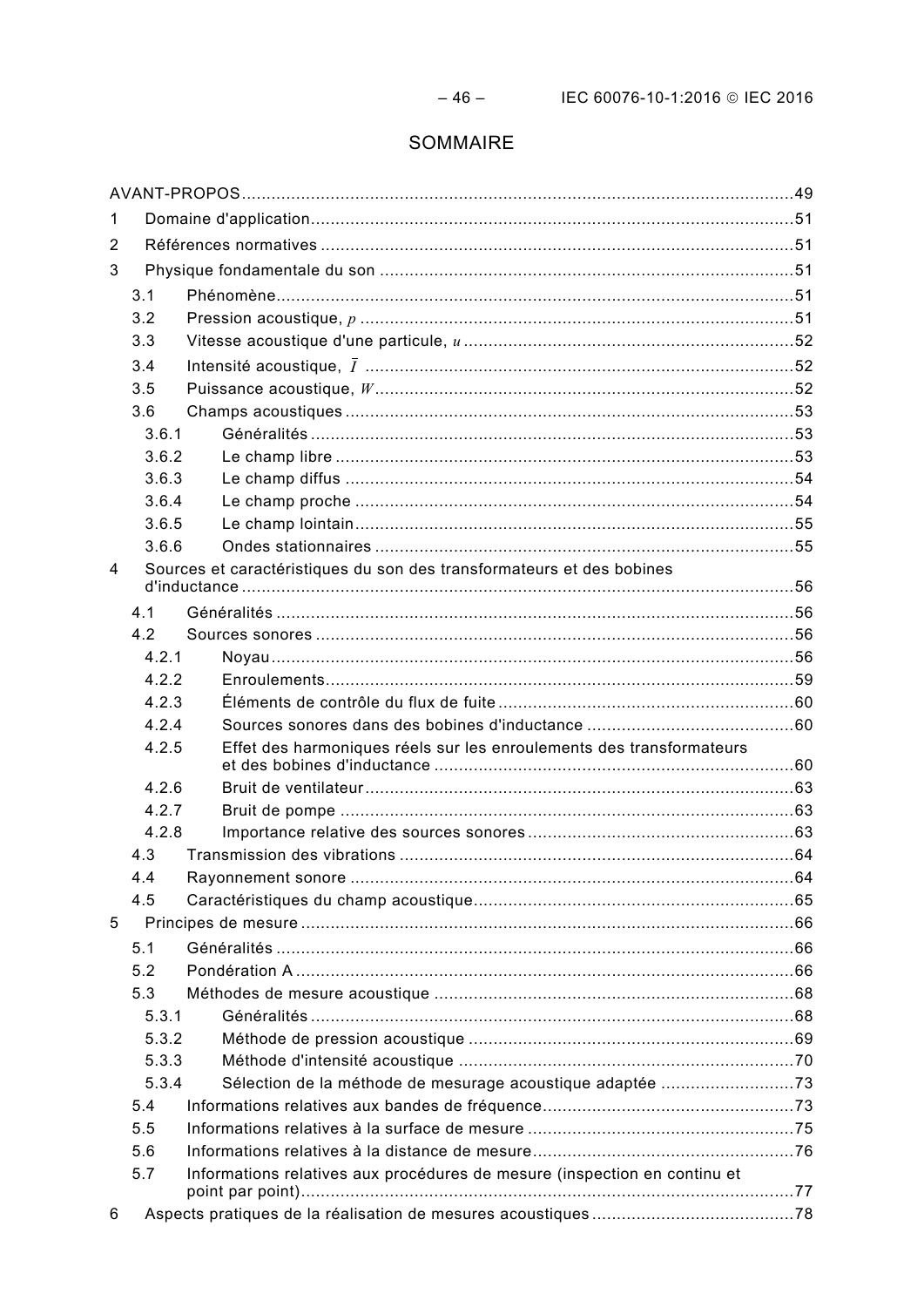| 6.1            |                                                                                                                                                                                                                                                                          |  |
|----------------|--------------------------------------------------------------------------------------------------------------------------------------------------------------------------------------------------------------------------------------------------------------------------|--|
| 6.2            | Orientation de l'objet en essai afin d'éviter l'effet des ondes stationnaires 78                                                                                                                                                                                         |  |
| 6.3            |                                                                                                                                                                                                                                                                          |  |
| 6.4            | Choix du système d'espacement des microphones pour la méthode                                                                                                                                                                                                            |  |
| 6.5            | Mesures effectuées avec des panneaux acoustiques montés sur la cuve                                                                                                                                                                                                      |  |
| 6.6            |                                                                                                                                                                                                                                                                          |  |
| $\overline{7}$ | Différence entre les essais en usine et les mesures du niveau de bruit sur le                                                                                                                                                                                            |  |
| 7.1            |                                                                                                                                                                                                                                                                          |  |
| 7.2            |                                                                                                                                                                                                                                                                          |  |
| 7.3            |                                                                                                                                                                                                                                                                          |  |
| 7.4            |                                                                                                                                                                                                                                                                          |  |
| 7.5            |                                                                                                                                                                                                                                                                          |  |
| 7.6            |                                                                                                                                                                                                                                                                          |  |
| 7.7            |                                                                                                                                                                                                                                                                          |  |
| 7.8            |                                                                                                                                                                                                                                                                          |  |
| 7.9            |                                                                                                                                                                                                                                                                          |  |
| 7.10           | Transformateurs convertisseurs équipés de bobines d'inductance saturables<br>$(transducteurs) \dots 34$                                                                                                                                                                  |  |
|                | Annexe A (informative) Augmentation du niveau de bruit en raison de courants                                                                                                                                                                                             |  |
| A.1            | Dérivation théorique des forces d'enroulement en raison de courants                                                                                                                                                                                                      |  |
| A.2            | Composantes de force d'un spectre de courant type causé par un pont B687                                                                                                                                                                                                 |  |
| A.3            | Estimation par calcul de l'augmentation du niveau de bruit due à des                                                                                                                                                                                                     |  |
|                |                                                                                                                                                                                                                                                                          |  |
|                |                                                                                                                                                                                                                                                                          |  |
|                | Figure 1 – Simulation du niveau d'intensité acoustique moyenné spatialement (lignes<br>pleines) et du niveau de pression acoustique (lignes en pointillés) par rapport à la                                                                                              |  |
|                | Figure 2 – Exemple de courbes présentant la variation relative de la longueur de tôle<br>d'un type de noyau électrique en acier pendant des cycles complets d'induction<br>appliquée à 50 Hz en courant alternatif jusqu'à des inductions crête $B_{\text{max}}$ dans la |  |
|                |                                                                                                                                                                                                                                                                          |  |
|                | Figure 3 - Induction (ligne continue) et variation relative de la longueur de tôle (ligne<br>en pointillés) en fonction du temps obtenue par l'application d'une induction alternative                                                                                   |  |
|                | Figure 4 – Exemple de courbe présentant la variation relative de la longueur de tôle<br>pendant un cycle complet d'induction alternative de 1,8 T à 50 Hz avec un faible biais                                                                                           |  |
|                | Figure 5 - Induction (ligne continue) et variation relative de la longueur de tôle (ligne<br>en pointillés) en fonction du temps due à l'induction de 1,8 T à 50 Hz avec un faible                                                                                       |  |
|                | Figure 6 – Augmentation du niveau de bruit liée à la présence de courant continu dans                                                                                                                                                                                    |  |
|                |                                                                                                                                                                                                                                                                          |  |
|                |                                                                                                                                                                                                                                                                          |  |
|                | Figure 8 - Simulation d'un champ de pression acoustique (en couleur) d'un<br>transformateur de 31,5 MVA à 100 Hz avec les vecteurs d'intensité acoustique                                                                                                                |  |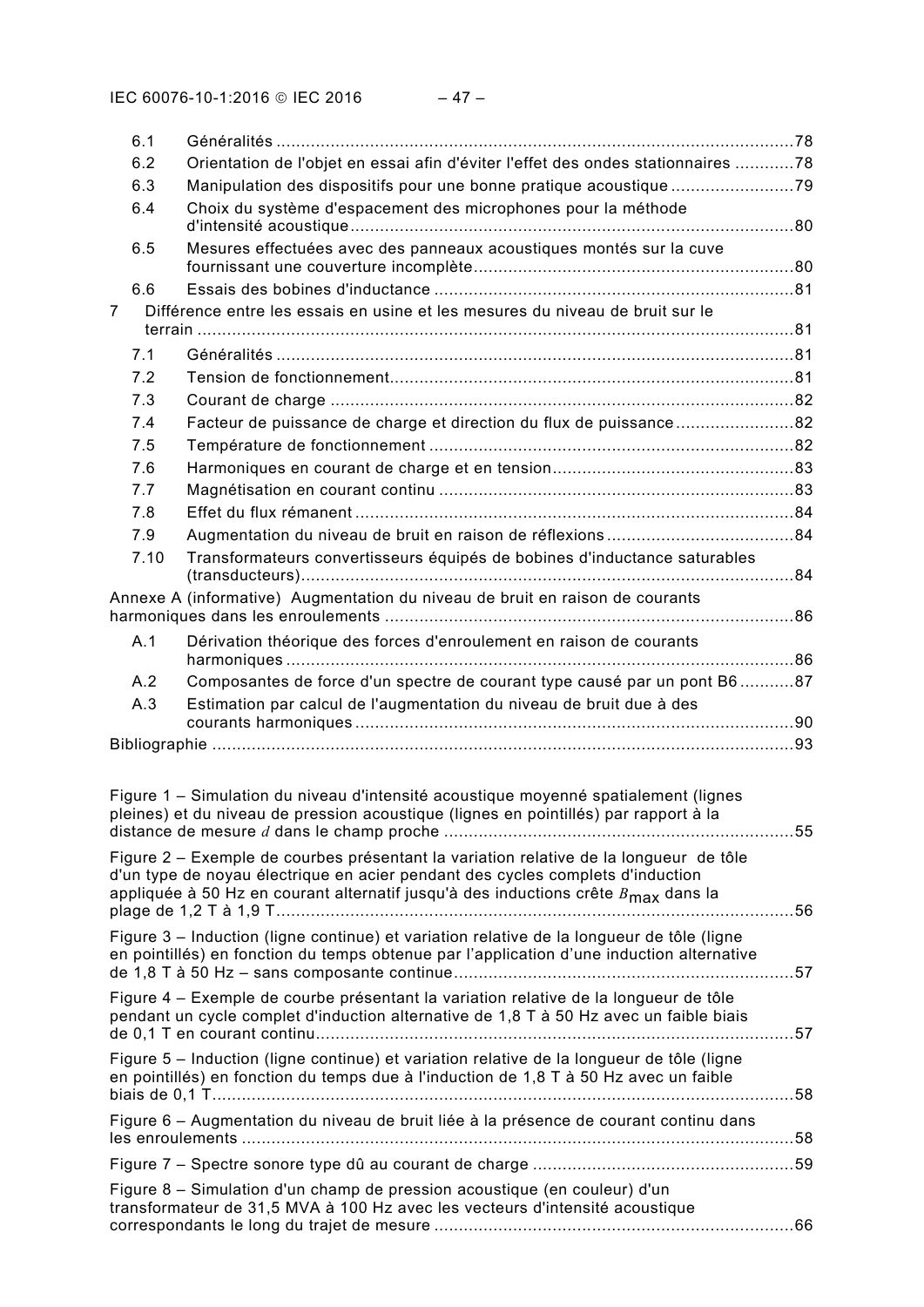| Figure 10 - Distribution des perturbations de la pression acoustique dans                   |  |
|---------------------------------------------------------------------------------------------|--|
|                                                                                             |  |
| Figure 12 – Illustration de la circulation du bruit de fond à travers la surface d'essai et |  |
| Figure 13 – Bandes de 1/1 et 1/3 d'octave avec des sons de transformateur pour des          |  |
| Figure 14 - Mesure d'enregistrement présentant une variation spatiale le long du trajet     |  |
|                                                                                             |  |
| Figure A.1 – Forme d'onde de courant d'un enroulement branché en étoile et en               |  |
| Tableau 1 – Valeurs de pondération A pour les quinze premiers sons d'un                     |  |

| Tableau A.1 – Composantes de force des enroulements en raison de courants |  |
|---------------------------------------------------------------------------|--|
|                                                                           |  |
|                                                                           |  |
| Tableau A.4 - Résumé des forces harmoniques et des courants d'essai 90    |  |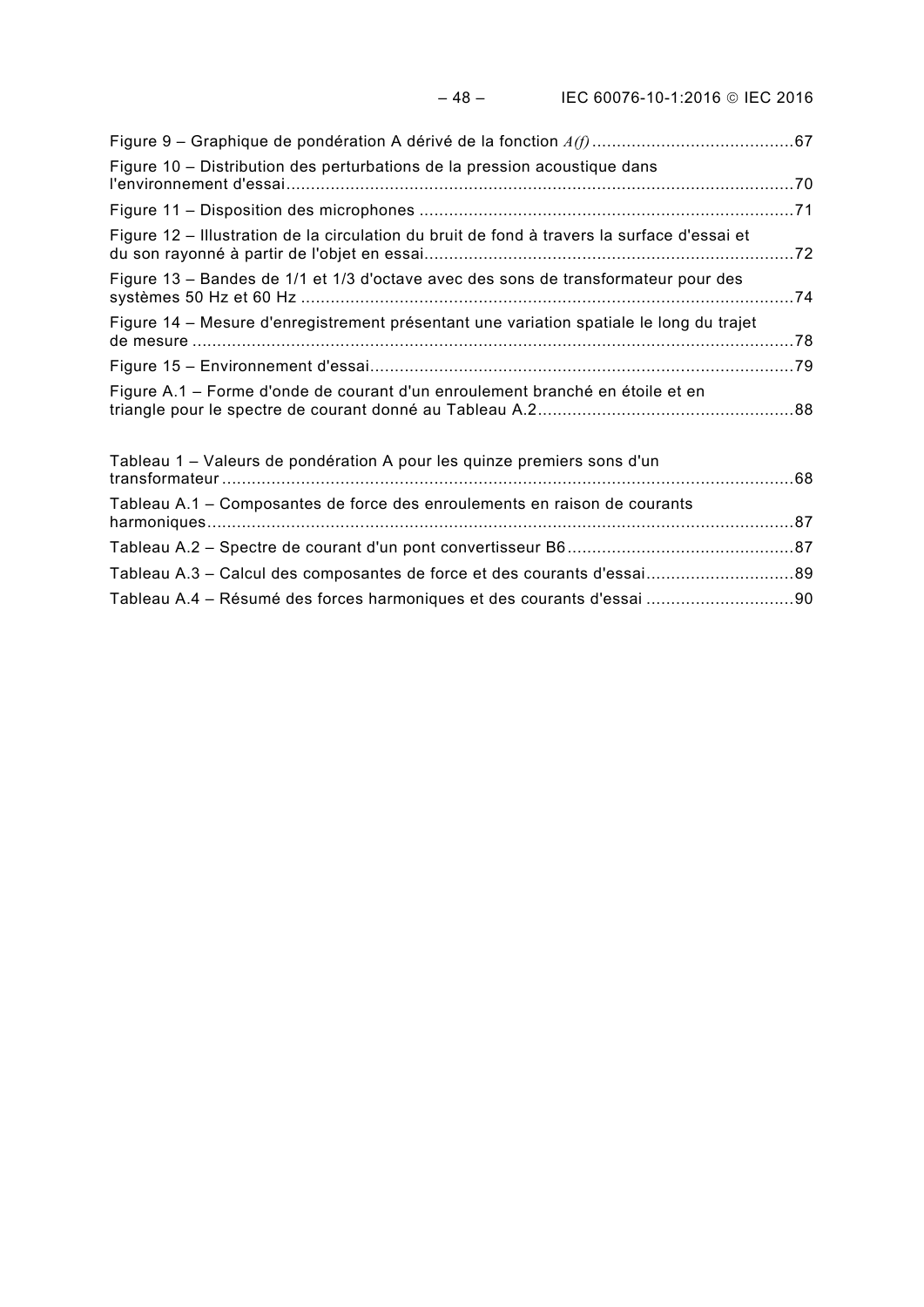# COMMISSION ÉLECTROTECHNIQUE INTERNATIONALE

\_\_\_\_\_\_\_\_\_\_\_\_

# **TRANSFORMATEURS DE PUISSANCE –**

# **Partie 10-1: Détermination des niveaux de bruit – Guide d'application**

## AVANT-PROPOS

- <span id="page-10-0"></span>1) La Commission Electrotechnique Internationale (IEC) est une organisation mondiale de normalisation composée de l'ensemble des comités électrotechniques nationaux (Comités nationaux de l'IEC). L'IEC a pour objet de favoriser la coopération internationale pour toutes les questions de normalisation dans les domaines de l'électricité et de l'électronique. A cet effet, l'IEC – entre autres activités – publie des Normes internationales, des Spécifications techniques, des Rapports techniques, des Spécifications accessibles au public (PAS) et des Guides (ci-après dénommés "Publication(s) de l'IEC"). Leur élaboration est confiée à des comités d'études, aux travaux desquels tout Comité national intéressé par le sujet traité peut participer. Les organisations internationales, gouvernementales et non gouvernementales, en liaison avec l'IEC, participent également aux travaux. L'IEC collabore étroitement avec l'Organisation Internationale de Normalisation (ISO), selon des conditions fixées par accord entre les deux organisations.
- 2) Les décisions ou accords officiels de l'IEC concernant les questions techniques représentent, dans la mesure du possible, un accord international sur les sujets étudiés, étant donné que les Comités nationaux de l'IEC intéressés sont représentés dans chaque comité d'études.
- 3) Les Publications de l'IEC se présentent sous la forme de recommandations internationales et sont agréées comme telles par les Comités nationaux de l'IEC. Tous les efforts raisonnables sont entrepris afin que l'IEC s'assure de l'exactitude du contenu technique de ses publications; l'IEC ne peut pas être tenue responsable de l'éventuelle mauvaise utilisation ou interprétation qui en est faite par un quelconque utilisateur final.
- 4) Dans le but d'encourager l'uniformité internationale, les Comités nationaux de l'IEC s'engagent, dans toute la mesure possible, à appliquer de façon transparente les Publications de l'IEC dans leurs publications nationales et régionales. Toutes divergences entre toutes Publications de l'IEC et toutes publications nationales ou régionales correspondantes doivent être indiquées en termes clairs dans ces dernières.
- 5) L'IEC elle-même ne fournit aucune attestation de conformité. Des organismes de certification indépendants fournissent des services d'évaluation de conformité et, dans certains secteurs, accèdent aux marques de conformité de l'IEC. L'IEC n'est responsable d'aucun des services effectués par les organismes de certification indépendants.
- 6) Tous les utilisateurs doivent s'assurer qu'ils sont en possession de la dernière édition de cette publication.
- 7) Aucune responsabilité ne doit être imputée à l'IEC, à ses administrateurs, employés, auxiliaires ou mandataires, y compris ses experts particuliers et les membres de ses comités d'études et des Comités nationaux de l'IEC, pour tout préjudice causé en cas de dommages corporels et matériels, ou de tout autre dommage de quelque nature que ce soit, directe ou indirecte, ou pour supporter les coûts (y compris les frais de justice) et les dépenses découlant de la publication ou de l'utilisation de cette Publication de l'IEC ou de toute autre Publication de l'IEC, ou au crédit qui lui est accordé.
- 8) L'attention est attirée sur les références normatives citées dans cette publication. L'utilisation de publications référencées est obligatoire pour une application correcte de la présente publication.
- 9) L'attention est attirée sur le fait que certains des éléments de la présente Publication de l'IEC peuvent faire l'objet de droits de brevet. L'IEC ne saurait être tenue pour responsable de ne pas avoir identifié de tels droits de brevets et de ne pas avoir signalé leur existence.

La Norme internationale IEC 60076-10-1 a été établie par le comité d'études 14 de l'IEC: Transformateurs de puissance.

Cette deuxième édition annule et remplace la première édition parue en 2005. Cette édition constitue une révision technique.

Cette édition inclut les modifications techniques majeures suivantes par rapport à l'édition précédente:

- a) ajout d'informations étendues relatives aux champs acoustiques;
- b) intégration de l'effet des harmoniques réels sur les enroulements;
- c) ajout d'informations mises à jour sur les méthodes de mesure en pression acoustique et sur l'intensité acoustique;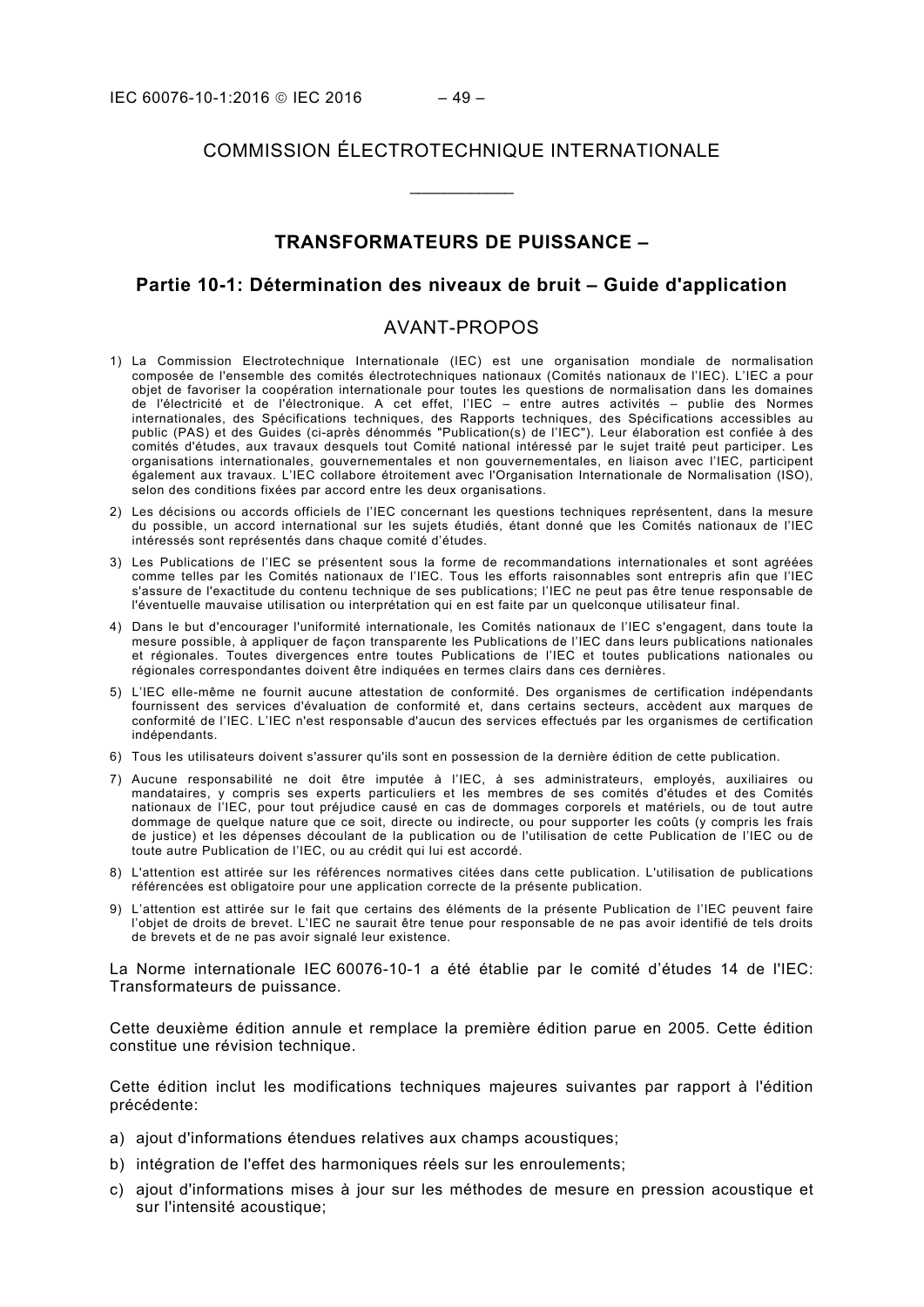- d) informations à l'appui relatives aux procédures de mesure d'inspection en continu et point par point;
- e) ajout d'une clarification de la pondération A;
- f) ajout de nouvelles informations sur les bandes de fréquence;
- g) ajout d'informations de contexte sur la distance de mesure;
- h) introduction d'une nouvelle annexe sur l'augmentation acoustique due aux courants harmoniques dans les enroulements.

La présente norme doit être lue conjointement avec l'IEC 60076-10.

Le texte de cette norme est issu des documents suivants:

| <b>FDIS</b> | Rapport de vote |
|-------------|-----------------|
| 14/847/FDIS | 14/850/RVD      |

Le rapport de vote indiqué dans le tableau ci-dessus donne toute information sur le vote ayant abouti à l'approbation de cette norme.

Cette publication a été rédigée selon les Directives ISO/IEC, Partie 2.

Une liste de toutes les parties de la série IEC 60076, publiées sous le titre général *Transformateurs de puissance,* peut être consultée sur le site web de l'IEC.

Le comité a décidé que le contenu de cette publication ne sera pas modifié avant la date de stabilité indiquée sur le site web de l'IEC sous "http://webstore.iec.ch" dans les données relatives à la publication recherchée. A cette date, la publication sera

- reconduite.
- supprimée,
- remplacée par une édition révisée, ou
- amendée.

**IMPORTANT – Le logo** *"colour inside"* **qui se trouve sur la page de couverture de cette publication indique qu'elle contient des couleurs qui sont considérées comme utiles à une bonne compréhension de son contenu. Les utilisateurs devraient, par conséquent, imprimer cette publication en utilisant une imprimante couleur.**